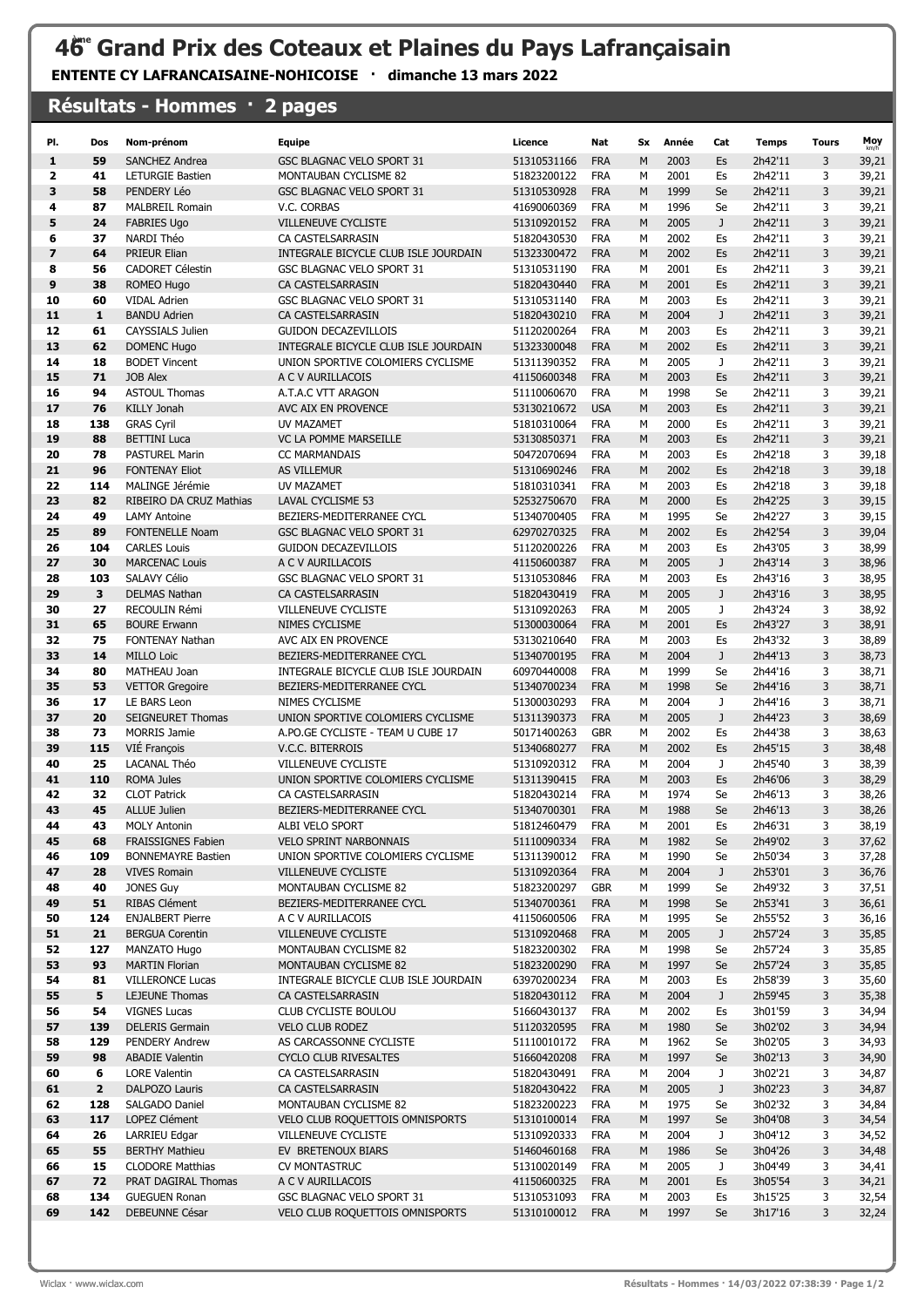| PI.           | Dos                     | Nom-prénom                                                         | <b>Equipe</b>                     |                            | Nat        | Sx | Année | Cat         | <b>Temps</b> | Tours          | Moy |
|---------------|-------------------------|--------------------------------------------------------------------|-----------------------------------|----------------------------|------------|----|-------|-------------|--------------|----------------|-----|
| Abandons (53) |                         |                                                                    |                                   |                            |            |    |       |             |              |                |     |
| <b>DNF</b>    | 122                     | <b>DELIEGE William</b>                                             | VILLENEUVE CYCLISTE               | 51310920163                | <b>FRA</b> | м  | 1994  | Se          | Abandon      | $\overline{2}$ |     |
| <b>DNF</b>    | 39                      | <b>COUTURE Cyril</b>                                               | MONTAUBAN CYCLISME 82             | 51823200058                | <b>FRA</b> | M  | 2000  | Es          | Abandon      | $\overline{2}$ |     |
| <b>DNF</b>    | 77                      | RAUS Jerome                                                        | AVC AIX EN PROVENCE               | 53130210639                | <b>BEL</b> | м  | 2003  | Es          | Abandon      | $\overline{2}$ |     |
| <b>DNF</b>    | 84                      | <b>BABA Keizaburo</b><br><b>OCCITANIE</b>                          |                                   | 00990017925                | <b>JPN</b> | M  | 2002  | Es          | Abandon      | $\overline{2}$ |     |
| <b>DNF</b>    | 106                     | <b>TRAVAIL Victor</b><br>INTEGRALE BICYCLE CLUB ISLE JOURDAIN      |                                   | 51323300480                | <b>FRA</b> | м  | 2002  | Es          | Abandon      | $\overline{2}$ |     |
| <b>DNF</b>    | 125                     | <b>RODARIE Tom</b>                                                 | <b>TSA UNIBALLER</b>              |                            | <b>FRA</b> | M  | 1990  | Se          | Abandon      | $\overline{2}$ |     |
| <b>DNF</b>    | 140                     | COQUIL Aurélien                                                    | VELO CLUB ROQUETTOIS OMNISPORTS   | 50472010038<br>51310100008 | <b>FRA</b> | M  | 1991  | Se          | Abandon      | $\overline{2}$ |     |
| <b>DNF</b>    | 67                      | <b>GARCIA Simon</b>                                                | UV AUCH GG                        | 51320480276                | <b>FRA</b> | M  | 2003  | Es          | Abandon      | $\overline{2}$ |     |
| <b>DNF</b>    | 99                      | DEVEZ Johan                                                        | EV BRETENOUX BIARS                | 51460460179                | <b>FRA</b> | м  | 2002  | Es          | Abandon      | $\overline{2}$ |     |
| <b>DNF</b>    | 63                      | INTEGRALE BICYCLE CLUB ISLE JOURDAIN<br><b>KEWALRAMANI Chinmav</b> |                                   | 51323300570                | <b>IND</b> | M  | 2000  | Es          | Abandon      | $\overline{2}$ |     |
| <b>DNF</b>    | 113                     | LUCCHESE Enzo<br>UV MAZAMET                                        |                                   | 51810310114                | <b>FRA</b> | м  | 2003  | Es          | Abandon      | $\overline{2}$ |     |
| <b>DNF</b>    | 29                      | <b>CARAYON Sam</b><br><b>VSLL CASTRES</b>                          |                                   | 51810360279                | <b>FRA</b> | M  | 2005  | J           | Abandon      | $\overline{2}$ |     |
| <b>DNF</b>    | 95                      | <b>COLLINEAU Marc</b>                                              | AS MURET C                        | 51310250262                | <b>FRA</b> | M  | 2000  | Es          | Abandon      | $\overline{2}$ |     |
| <b>DNF</b>    | 70                      | <b>SEBE Florian</b>                                                | <b>VSLL CASTRES</b>               | 51810360087                | <b>FRA</b> | M  | 2000  | Es          | Abandon      | $\overline{2}$ |     |
| <b>DNF</b>    | 118                     | <b>BRUN Luca</b>                                                   | VELO SPORT ST AFFRICAIN           | 51120420100                | <b>FRA</b> | м  | 2002  | Es          | Abandon      | $\overline{2}$ |     |
| <b>DNF</b>    | 105                     | <b>GONZALEZ Tristan</b>                                            | <b>GUIDON DECAZEVILLOIS</b>       | 51120200254                | <b>FRA</b> | M  | 2003  | Es          | Abandon      | $\overline{2}$ |     |
| <b>DNF</b>    | $\overline{\mathbf{z}}$ | <b>ARGILLOS Manouk</b>                                             | <b>MONTAUBAN CYCLISME 82</b>      | 51823200225                | <b>FRA</b> | M  | 2004  | J           | Abandon      | $\overline{2}$ |     |
| <b>DNF</b>    | 137                     | <b>TORELLI MIRAMONT Cédric</b>                                     | UNION SPORTIVE COLOMIERS CYCLISME | 51311390461                | <b>FRA</b> | M  | 1992  | Se          | Abandon      | $\overline{2}$ |     |
| <b>DNF</b>    | 4                       | <b>FOURES Rémi</b>                                                 | CA CASTELSARRASIN                 | 51820430429                | <b>FRA</b> | M  | 2004  | J           | Abandon      | $\overline{2}$ |     |
| <b>DNF</b>    | 8                       | <b>BRONDINO Guilhem</b>                                            | <b>MONTAUBAN CYCLISME 82</b>      | 51823200266                | <b>FRA</b> | M  | 2004  | J           | Abandon      | $\overline{2}$ |     |
| <b>DNF</b>    | 19                      | ROUQUIERE Benjamin                                                 | UNION SPORTIVE COLOMIERS CYCLISME | 51311390360                | <b>FRA</b> | м  | 2005  | J           | Abandon      | $\overline{2}$ |     |
| <b>DNF</b>    | 33                      | <b>DELMAS Théo</b>                                                 | CA CASTELSARRASIN                 | 51820430401                | <b>FRA</b> | M  | 2001  | Es          | Abandon      | $\overline{2}$ |     |
| <b>DNF</b>    | 48                      | <b>COLLN Elder</b>                                                 | BEZIERS-MEDITERRANEE CYCL         | 51340700231                | <b>FRA</b> | м  | 2002  | Es          | Abandon      | $\overline{2}$ |     |
| <b>DNF</b>    | 90                      | <b>MALO Nathan</b>                                                 | <b>VELO CLUB DE SAVENAY</b>       | 52442710088                | <b>FRA</b> | M  | 1998  | Se          | Abandon      | $\overline{2}$ |     |
| <b>DNF</b>    | 108                     | PEYRE Jérôme                                                       | TEAM JDK RACING                   | 51810050011                | <b>FRA</b> | м  | 1975  | Se          | Abandon      | $\overline{2}$ |     |
| <b>DNF</b>    | 136                     | <b>COUGET Vincent</b>                                              | <b>GUIDON DECAZEVILLOIS</b>       | 51120200263                | <b>FRA</b> | M  | 2003  | Es          | Abandon      | $\overline{2}$ |     |
| <b>DNF</b>    | 9                       | <b>HURPY Lucas</b>                                                 | MONTAUBAN CYCLISME 82             | 51823200267                | <b>FRA</b> | M  | 2004  | J           | Abandon      | $1\,$          |     |
| <b>DNF</b>    | 22                      | <b>CAYRE Théo</b>                                                  | <b>VILLENEUVE CYCLISTE</b>        | 51310920236                | <b>FRA</b> | M  | 2004  | $\mathsf J$ | Abandon      | $\mathbf 1$    |     |
| <b>DNF</b>    | 23                      | <b>DUBAND Antonin</b>                                              | VILLENEUVE CYCLISTE               | 51310920374                | <b>FRA</b> | м  | 2004  | J           | Abandon      | $1\,$          |     |
| <b>DNF</b>    | 31                      | <b>TEULIERE Valentin</b>                                           | A C V AURILLACOIS                 | 41150600454                | <b>FRA</b> | M  | 2005  | $\mathsf J$ | Abandon      | $1\,$          |     |
| <b>DNF</b>    | 35                      | <b>FABRE Julian</b>                                                | CA CASTELSARRASIN                 | 51820430569                | <b>FRA</b> | M  | 2000  | Es          | Abandon      | $\mathbf{1}$   |     |
| <b>DNF</b>    | 46                      | <b>BERTON MANI Alexandre</b>                                       | BEZIERS-MEDITERRANEE CYCL         | 51340700404                | <b>FRA</b> | M  | 1994  | Se          | Abandon      | $\mathbf{1}$   |     |
| <b>DNF</b>    | 47                      | <b>BOUDIGNON Jérémy</b>                                            | BEZIERS-MEDITERRANEE CYCL         | 51340700409                | <b>FRA</b> | M  | 1992  | Se          | Abandon      | $1\,$          |     |
| <b>DNF</b>    | 50                      | <b>NOGUERA Camille</b>                                             | BEZIERS-MEDITERRANEE CYCL         | 51340700253                | <b>FRA</b> | M  | 1997  | Se          | Abandon      | $1\,$          |     |
| <b>DNF</b>    | 52                      | SOLIVA Joan                                                        | BEZIERS-MEDITERRANEE CYCL         | 51340700105                | <b>FRA</b> | м  | 1999  | Se          | Abandon      | $\mathbf{1}$   |     |
| <b>DNF</b>    | 66                      | <b>LAGARDE Kali</b>                                                | UNION SPORTIVE COLOMIERS CYCLISME | 51311390364                | <b>FRA</b> | M  | 1997  | Se          | Abandon      | $1\,$          |     |
| <b>DNF</b>    | 102                     | POL Enzo                                                           | GSC BLAGNAC VELO SPORT 31         | 51310531103                | <b>FRA</b> | м  | 2000  | Es          | Abandon      | $\mathbf{1}$   |     |
| <b>DNF</b>    | 123                     | SEBE Aurélien                                                      | <b>VSLL CASTRES</b>               | 51810360254                | <b>FRA</b> | M  | 2000  | Es          | Abandon      | $\mathbf{1}$   |     |
| <b>DNF</b>    | 131                     | <b>IGNACE Loïc</b>                                                 | CAHORS CYCLISME                   | 51460180329                | <b>FRA</b> | М  | 1992  | Se          | Abandon      | $1\,$          |     |
| <b>DNF</b>    | 133                     | <b>ATTAGNANT Julien</b>                                            | GSC BLAGNAC VELO SPORT 31         | 51310531191                | <b>FRA</b> | M  | 2002  | Es          | Abandon      | $1\,$          |     |
| <b>DNF</b>    | 92                      | MIEULET Alexandre                                                  | CA CASTELSARRASIN                 | 51820430303                | <b>FRA</b> | м  | 1998  | Se          | Abandon      | $\mathbf{1}$   |     |
| <b>DNF</b>    | 69                      | <b>FERNANDEZ Benoît</b>                                            | <b>VILLENEUVE CYCLISTE</b>        | 51310920058                | <b>FRA</b> | M  | 1996  | Se          | Abandon      | $\mathbf{1}$   |     |
| DNF           | 16                      | <b>JACQUET Adrien</b>                                              | NIMES CYCLISME                    | 51300030292                | <b>FRA</b> | м  | 2004  | J           | Abandon      | 1              |     |
| <b>DNF</b>    | 101                     | PALLAS Roméo                                                       | GSC BLAGNAC VELO SPORT 31         | 51310531110                | <b>FRA</b> | M  | 1995  | Se          | Abandon      | $\mathbf{1}$   |     |
| <b>DNF</b>    | 135                     | <b>BOUTONNET Dorian</b>                                            | <b>GUIDON DECAZEVILLOIS</b>       | 51120200268                | <b>FRA</b> | М  | 1999  | Se          | Abandon      | $\mathbf{1}$   |     |
| <b>DNF</b>    | 141                     | DANIEAU Victor                                                     | VELO CLUB ROQUETTOIS OMNISPORTS   | 51310100013                | <b>FRA</b> | M  | 1998  | Se          | Abandon      | $\mathbf{1}$   |     |
| <b>DNF</b>    | 12                      | FESTINO Kylian                                                     | AS VILLEMUR                       | 51310690332                | FRA        | м  | 2004  | J           | Abandon      | 0              |     |
| <b>DNF</b>    | 13                      | PELLOUX Thomas                                                     | AS VILLEMUR                       | 51310690333                | <b>FRA</b> | M  | 2005  | $\mathsf J$ | Abandon      | $\pmb{0}$      |     |
| <b>DNF</b>    | 44                      | <b>VERNEZOUL Elian</b>                                             | ALBI VELO SPORT                   | 51812460121                | <b>FRA</b> | м  | 2003  | Es          | Abandon      | 0              |     |
| <b>DNF</b>    | 83                      | <b>COLIN Maxime</b>                                                | <b>LESCAR VS</b>                  | 50643200388                | <b>FRA</b> | M  | 2003  | Es          | Abandon      | $\pmb{0}$      |     |
| <b>DNF</b>    | 85                      | <b>OURLIAC Tino</b>                                                | PAU VELO 64                       | 50643120287                | <b>FRA</b> | м  | 2003  | Es          | Abandon      | 0              |     |
| <b>DNF</b>    | 111                     | <b>LENOIR David</b>                                                | <b>US FRONTON</b>                 | 51310440149                | <b>FRA</b> | M  | 1970  | Se          | Abandon      | $\pmb{0}$      |     |
| DNF           | 119                     | <b>GUEDON Arthur</b>                                               | <b>VELO SPRINT NARBONNAIS</b>     | 51110090372                | FRA        | М  | 2003  | Es          | Abandon      | 0              |     |